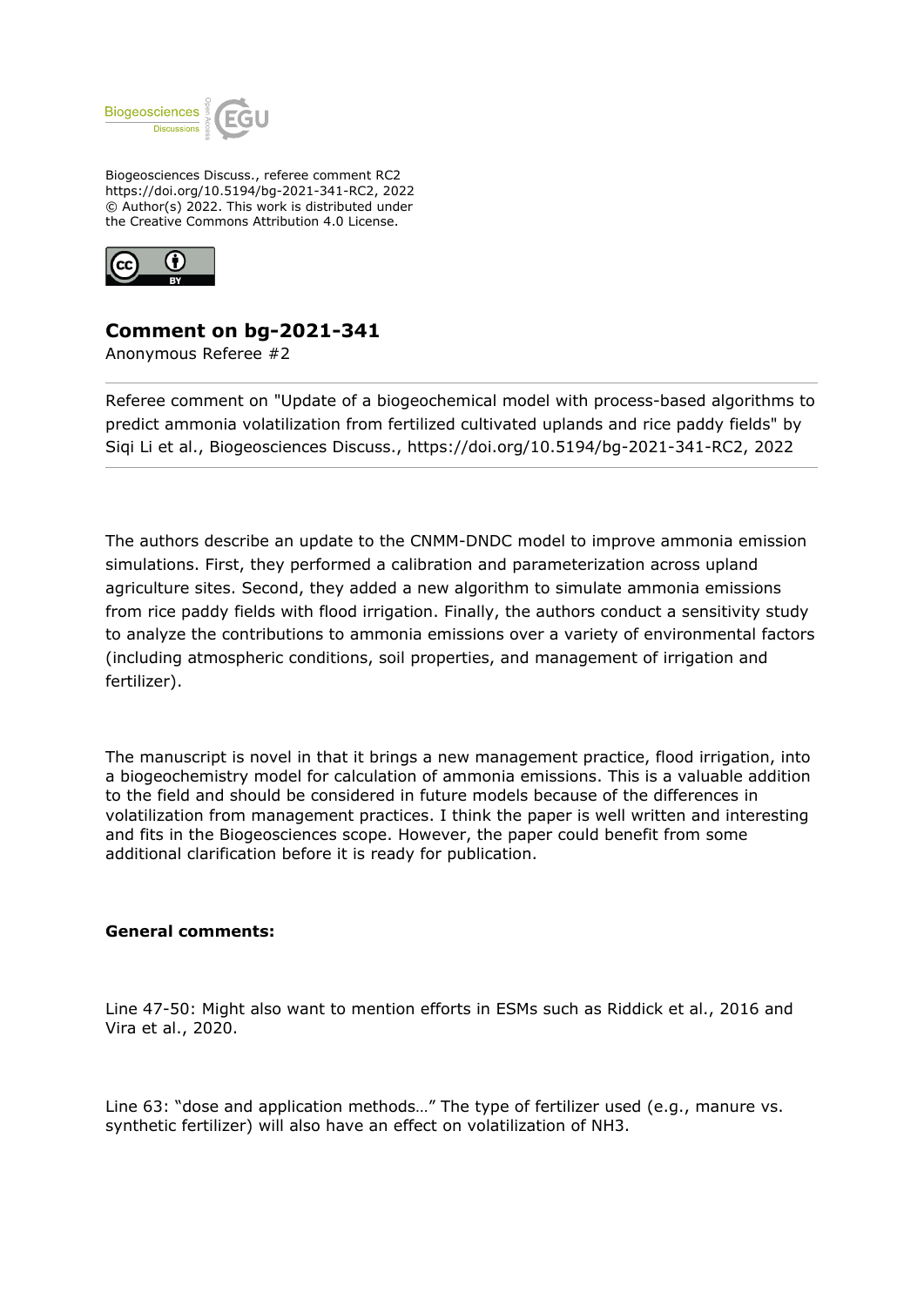Line 102-104: The algorithms were already in the model, my understanding from reading the manuscript is they calibrated and parameterized the model further. However, this is never fully explained in the text under the materials and methods section.

Materials and methods section, I suggest organizing this differently. The authors start with a description of the sites, but I think it would be better after the model description, but this is optional

Line 155: What regional scale simulations were performed?

Section 2.2.2:

- The authors indicate recalibration and parameterization, but don't indicate how this was done or which components were included in the process. In fact, since the authors don't introduce the original model, it is difficult to understand the significance of the modifications to upland volatilization. Perhaps the authors can expand this section or include a supplement that provides more detail on the original and modified algorithms. Also, how the f values are calculated is also missing in the documentation.
- Were NH3 emissions calculated differently from different fertilizer applications (e.g.., manure vs. synthetic fertilizer or urea vs. ABC) or was only synthetic fertilizer applied at the sites?
- For eq 1, how does the depth of the fertilizer application play a role in the NH3 flux?

Line 267-272: As noted previously, can the authors provide a description of the method used to calibrate the model? More explanation is needed for the process used to calibrate parameters. Because there isn't a good introduction to the initial model, I am left to wonder about the role the parameters play in the emissions process and how sensitive the model is to parameter modification. This would be another good opportunity for a sensitivity analysis. Also, are the final parameter values used for all the sites or are they site/environment specific. Perhaps include a table of the parameters changed and their initial and final values would help.

Section 2.4: I think it would also be interesting to look at a sensitivity of the model parameters as well. This would provide an indication of which parameters have the largest influence in the model simulations of emissions and which parameters are

Section 4: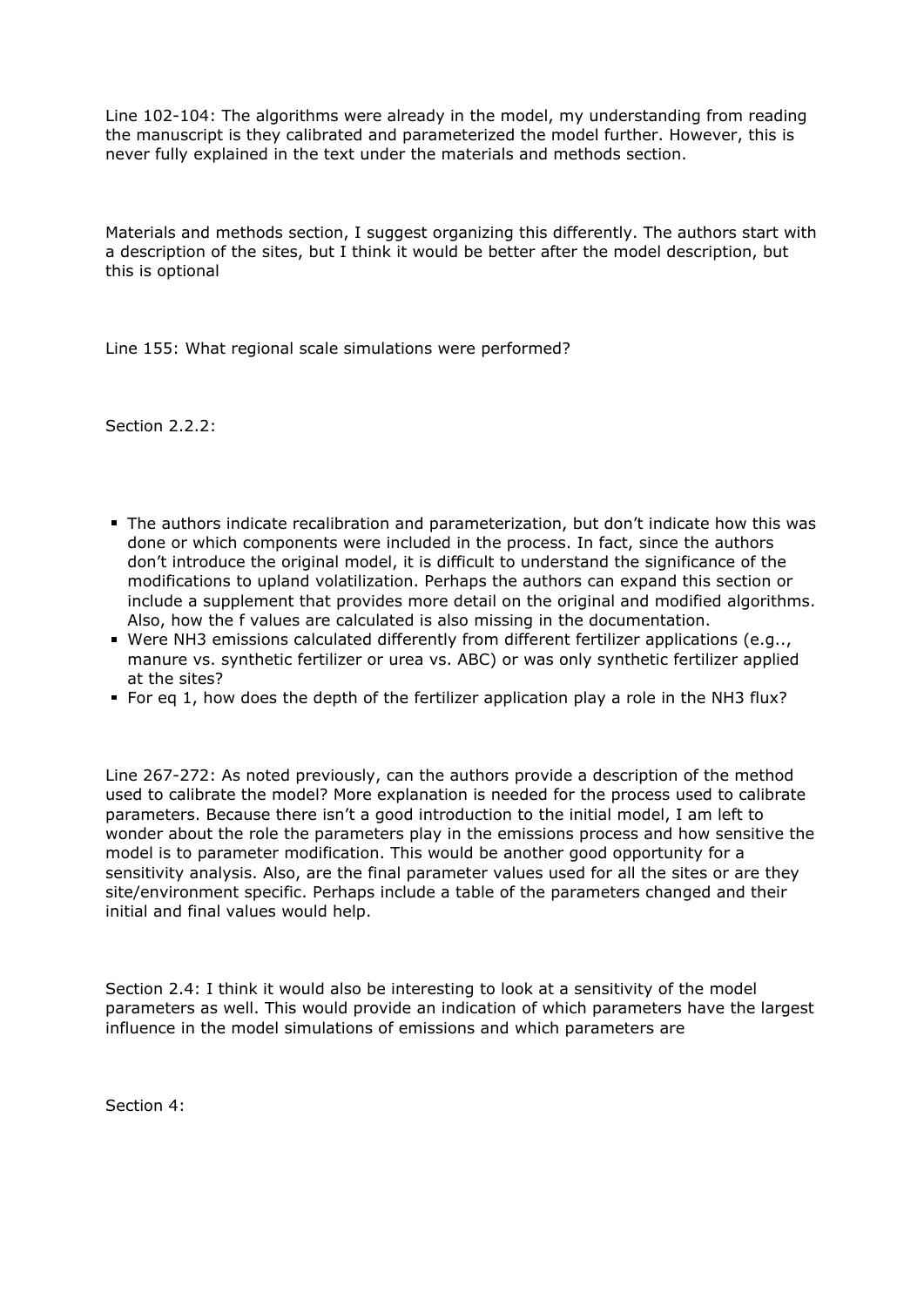- The section begins with discussion of the factors affecting emissions and moves into why the model performs poorly for certain conditions. Perhaps split into two sections or separate in different paragraphs.
- Section 4.2 begins by unnecessarily repeating methods (line 473-483), and again discusses model limitations rather than influences on emissions as the section heading suggests.
- I suggest a separate section for model limitations or changing the header of 4.1 and 4.2.
- Section 4.4 reads more like a conclusion than the actual conclusion in the paper.

The conclusion feels like more of an abstract and repeats methodology.

Data availability: Providing model output is useful but does not allow duplication of this effort. A suggestion would be to provide the actual model used by the authors.

## **Technical comments:**

Line 16-18 (and elsewhere): "…evaluated and modified using NH3 volatilization observations from 44 and 19 fertilizer application events in cultivated upland areas and paddy rice fields in China, respectively." The wording is slightly confusing. I suggest "evaluated and modified using NH3 volatilization observations from fertilizer application events in 44 cultivated upland areas and 19 paddy rice fields in China."

Section 2.1: The authors should reference Table S6 when discussing the upland sites.

Line 451: is missing a space between placement and 5.

Text is awkward, particularly Line 452-454.

Section 4.3 is missing; the titles jump from 4.2 to 4.4

## **References:**

Riddick, S., Ward, D., Hess, P., Mahowald, N., Massad, R., and Holland, E.: Estimate of changes in agricultural terrestrial nitrogen pathways and ammonia emissions from 1850 to present in the Community Earth System Model, Biogeosciences, 13, 3397–3426,